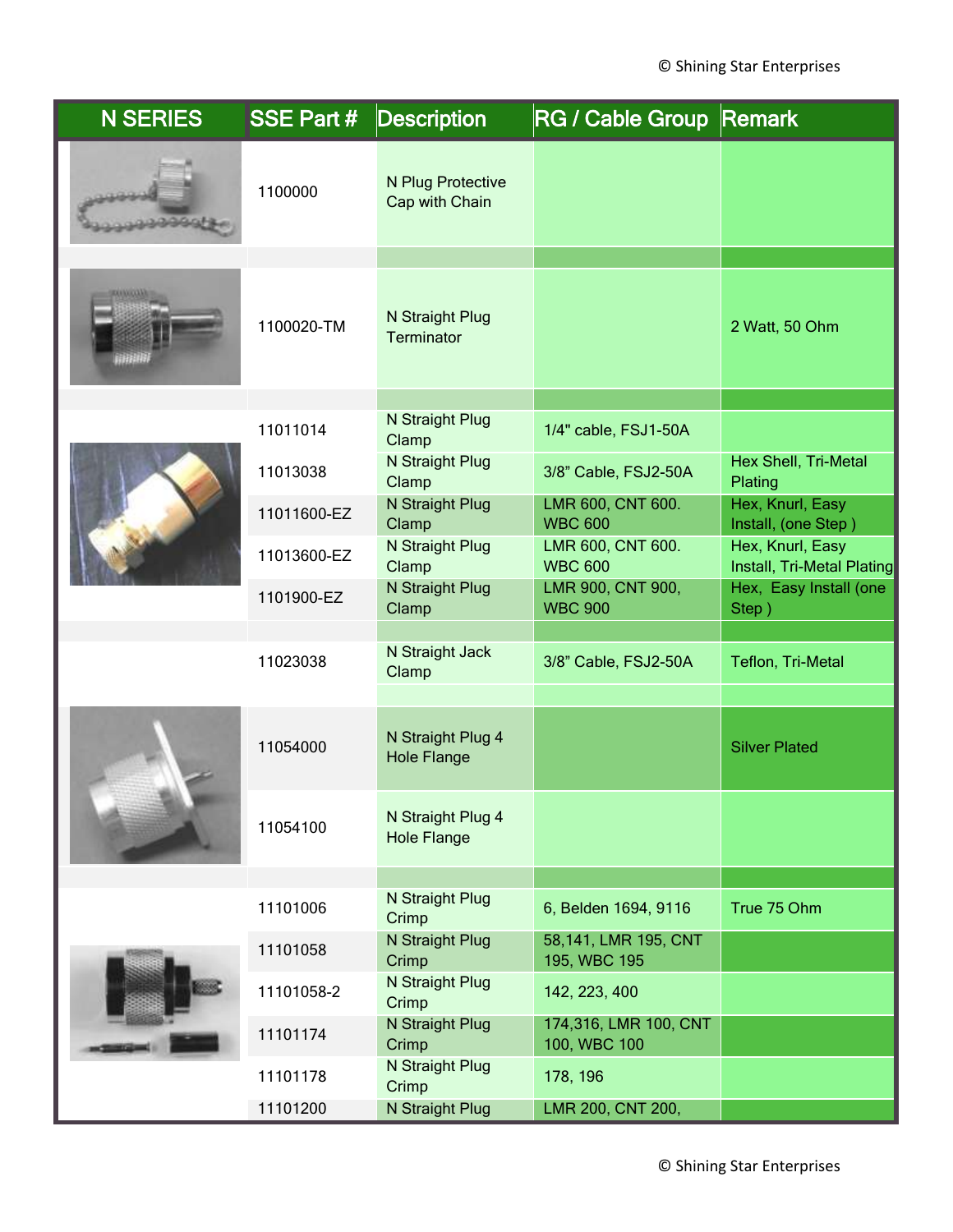|  |               | Crimp                    | <b>WBC 200</b>                                 |                                                   |
|--|---------------|--------------------------|------------------------------------------------|---------------------------------------------------|
|  | 11101213      | N Straight Plug<br>Crimp | 8, 213                                         |                                                   |
|  | 11101214      | N Straight Plug<br>Crimp | 9, 214                                         |                                                   |
|  | 11101240      | N Straight Plug<br>Crimp | 8X, LMR 240, CNT 240,<br><b>WBC 240</b>        |                                                   |
|  | 11101400      | N Straight Plug<br>Crimp | 9913/9914, LMR 400,<br><b>CNT 400, WBC 400</b> |                                                   |
|  | 11101400-75   | N Straight Plug<br>Crimp | <b>LMR 400</b>                                 | 75 Ohm                                            |
|  | 11102058      | N Straight Plug<br>Crimp | 58,141, LMR 195, CNT<br>195, WBC 195           | <b>Silver Plated</b>                              |
|  | 11109248      | N Straight Plug<br>Crimp | Belden 9248 (RG 6)                             |                                                   |
|  |               | N Straight Plug          | 58,141, LMR 195, CNT                           | Hex Shell, Easy Install,                          |
|  | 11103058-HEZ  | Crimp                    | 195, WBC 195                                   | (one Step), Tri-Metal                             |
|  | 11103058-2HEZ | N Straight Plug<br>Crimp | 142, 223, 400                                  | Hex Shell, Easy Install,<br>(One Step), Tri-Metal |
|  | 11103240HEZ   | N Straight Plug<br>Crimp | 8X, LMR 240, CNT 240,<br><b>WBC 240</b>        | Hex Shell, Easy Install,<br>(One Step), Tri-Metal |
|  | 11101240-HSS  | N Straight Plug<br>Crimp | 8X, LMR 240, CNT 240,<br><b>WBC 240</b>        | Hex Shell, SUS 303                                |
|  | 11101400-HEZ  | N Straight Plug<br>Crimp | 9913/9914, LMR 400,<br>CNT 400, WBC 400        | Hex Shell, Easy Install,<br>(One Step)            |
|  | 11101600-H    | N Straight Plug<br>Crimp | LMR 600, CNT 600,<br><b>WBC 600</b>            | <b>Hex Shell</b>                                  |
|  |               |                          |                                                |                                                   |
|  | 11101402      | N Straight Plug          | Semi Rigid .141, (RG<br>402)                   |                                                   |
|  | 11101405      | N Straight Plug          | Semi Rigid .085, (RG<br>405)                   |                                                   |
|  |               |                          |                                                |                                                   |
|  | 11141058      | N Straight Jack<br>Crimp | 58,141, LMR 195, CNT<br>195, WBC 195           |                                                   |
|  | 11141058-2    | N Straight Jack<br>Crimp | 142, 223, 400                                  |                                                   |
|  | 11141174      | N Straight Jack<br>Crimp | 174,316, LMR 100, CNT<br>100, WBC 100          |                                                   |
|  | 11141240      | N Straight Jack<br>Crimp | 8X, LMR 240, CNT 240,<br><b>WBC 240</b>        |                                                   |
|  | 11141400      | N Straight Jack<br>Crimp | 9913/9914, LMR 400,<br><b>CNT 400, WBC 400</b> |                                                   |
|  | 11141400-EZ   | N Straight Jack          | 9913/9914, LMR 400,                            | Easy Install                                      |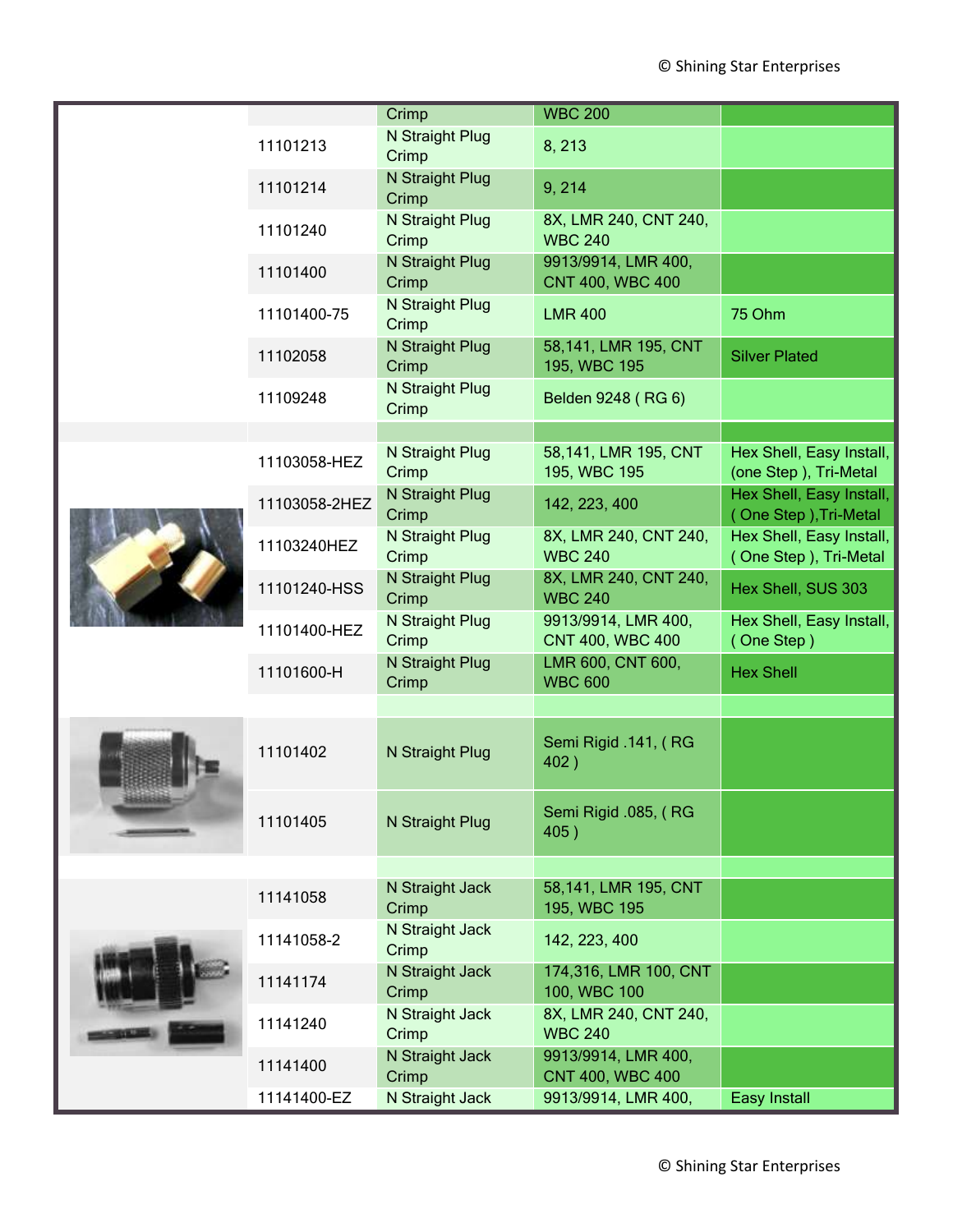|             | Crimp                                       | <b>CNT 400, WBC 400</b>                 |                         |
|-------------|---------------------------------------------|-----------------------------------------|-------------------------|
| 11143600-EZ | N Straight Jack<br>Crimp                    | LMR 600, CNT 600,<br><b>WBC 600</b>     | Easy Install, Sucoplate |
|             |                                             |                                         |                         |
| 11141014-T  | N Jack - N Plug - N<br><b>Jack</b>          |                                         | "T" Adapter             |
|             |                                             |                                         |                         |
| 11141414-T  | N Jack - N Jack - N<br><b>Jack</b>          |                                         | "T" Adapter             |
|             |                                             |                                         |                         |
| 11151058    | N Straight Jack<br><b>Bulkhead Crimp</b>    | 58,141, LMR 195, CNT<br>195, WBC 195    |                         |
| 11151058-2  | N Straight Jack<br><b>Bulkhead Crimp</b>    | 142, 223, 400                           |                         |
| 11151174    | N Straight Jack<br><b>Bulkhead Crimp</b>    | 174,316, LMR 100, CNT<br>100, WBC 100   |                         |
| 11151240    | N Straight Jack<br><b>Bulkhead Crimp</b>    | 8X, LMR 240, CNT 240,<br><b>WBC 240</b> |                         |
| 11151400    | N Straight Jack<br><b>Bulkhead Crimp</b>    | 9913/9914, LMR 400,<br>CNT 400, WBC 400 |                         |
|             |                                             |                                         |                         |
| 11151402    | N Straight Jack<br><b>Bulkhead</b>          | Semi Rigid .0141, (RG<br>402)           |                         |
| 11151405    | N Straight Jack<br><b>Bulkhead</b>          | Semi Rigid .085, (RG<br>405)            |                         |
|             |                                             |                                         |                         |
| 111551400   | N Right Angle Jack<br><b>Bulkhead Crimp</b> | 9913/9914, LMR 400,<br>CNT 400, WBC 400 |                         |
|             |                                             |                                         |                         |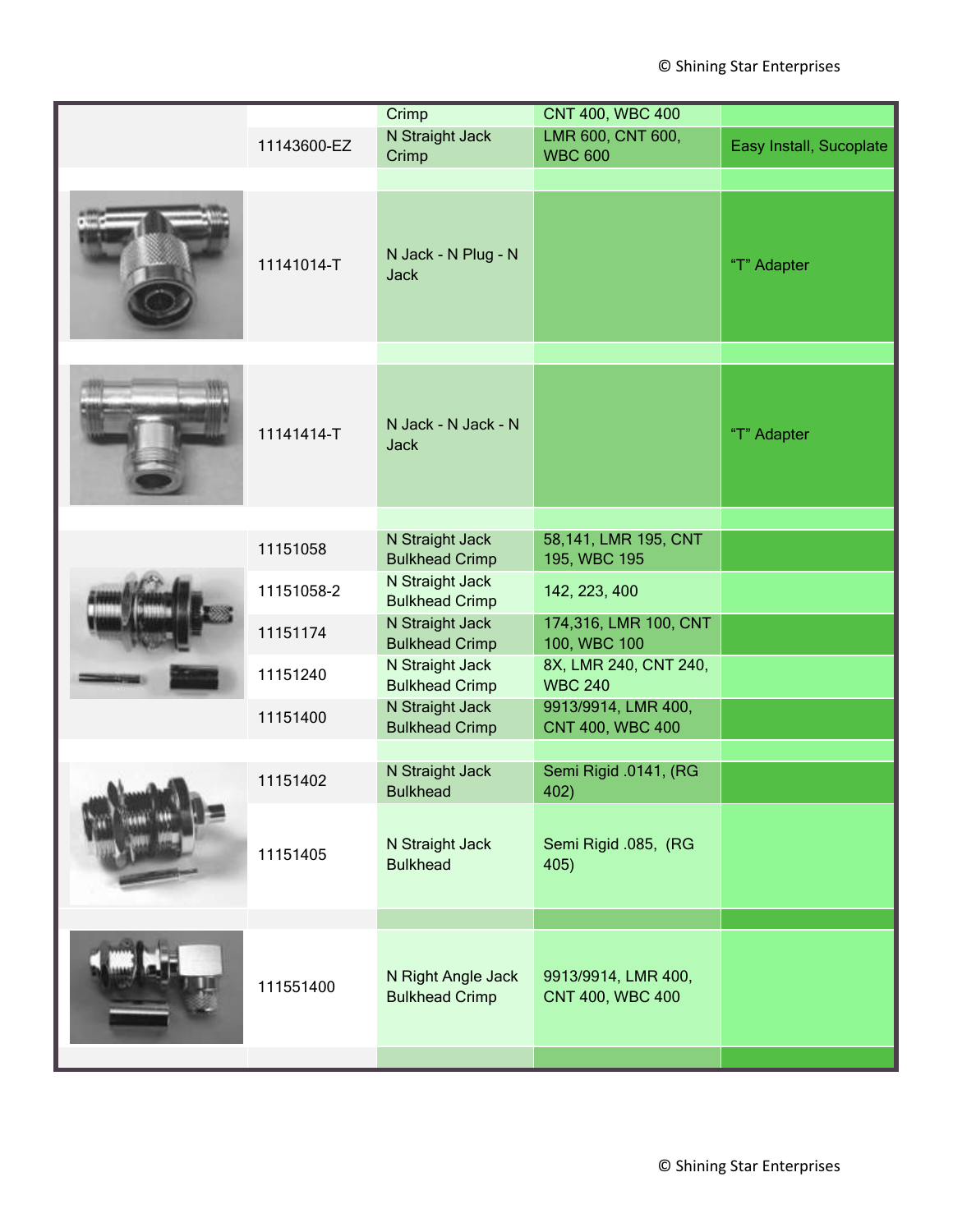|  | 1117000     | N Jack Panel<br>Receptacle               |                                       |                                           |
|--|-------------|------------------------------------------|---------------------------------------|-------------------------------------------|
|  | 111700LM    | N Jack Panel<br>Receptacle               |                                       | <b>BNC Mounting Hole</b>                  |
|  | 11172276    | N Jack Panel<br>Receptacle               |                                       | <b>BNC Mounting Hole</b>                  |
|  | 1117011174  | N Straight Jack<br><b>Bulkhead Clamp</b> | 174,316, LMR 100, CNT<br>100, WBC 100 |                                           |
|  |             | N Jack 4 Hole                            |                                       |                                           |
|  | 1119000     | Flange                                   |                                       |                                           |
|  | 1119200     | N Jack 4 Hole<br>Flange                  |                                       | <b>Silver Plated</b>                      |
|  | 1119000-SLT | N Jack 4 Hole<br>Flange                  |                                       | <b>Slot Contact, Nickel</b>               |
|  |             |                                          |                                       |                                           |
|  | 11196183    | N Jack 4 Hole<br>Flange                  |                                       | Flange .69, Extended<br><b>Teflon</b>     |
|  | 1119690-ELM | N Jack 4 Hole<br>Flange                  |                                       | Flange .69, Extended<br><b>Teflon</b>     |
|  | 1119690-EXM | N Jack 4 Hole<br>Flange                  |                                       | Flange .69, Extended<br>Teflon, Hole .129 |
|  |             |                                          |                                       |                                           |
|  | 11190153A   | N Jack Bulkhead 4<br><b>Hole Flange</b>  |                                       | <b>Silver Plated</b>                      |